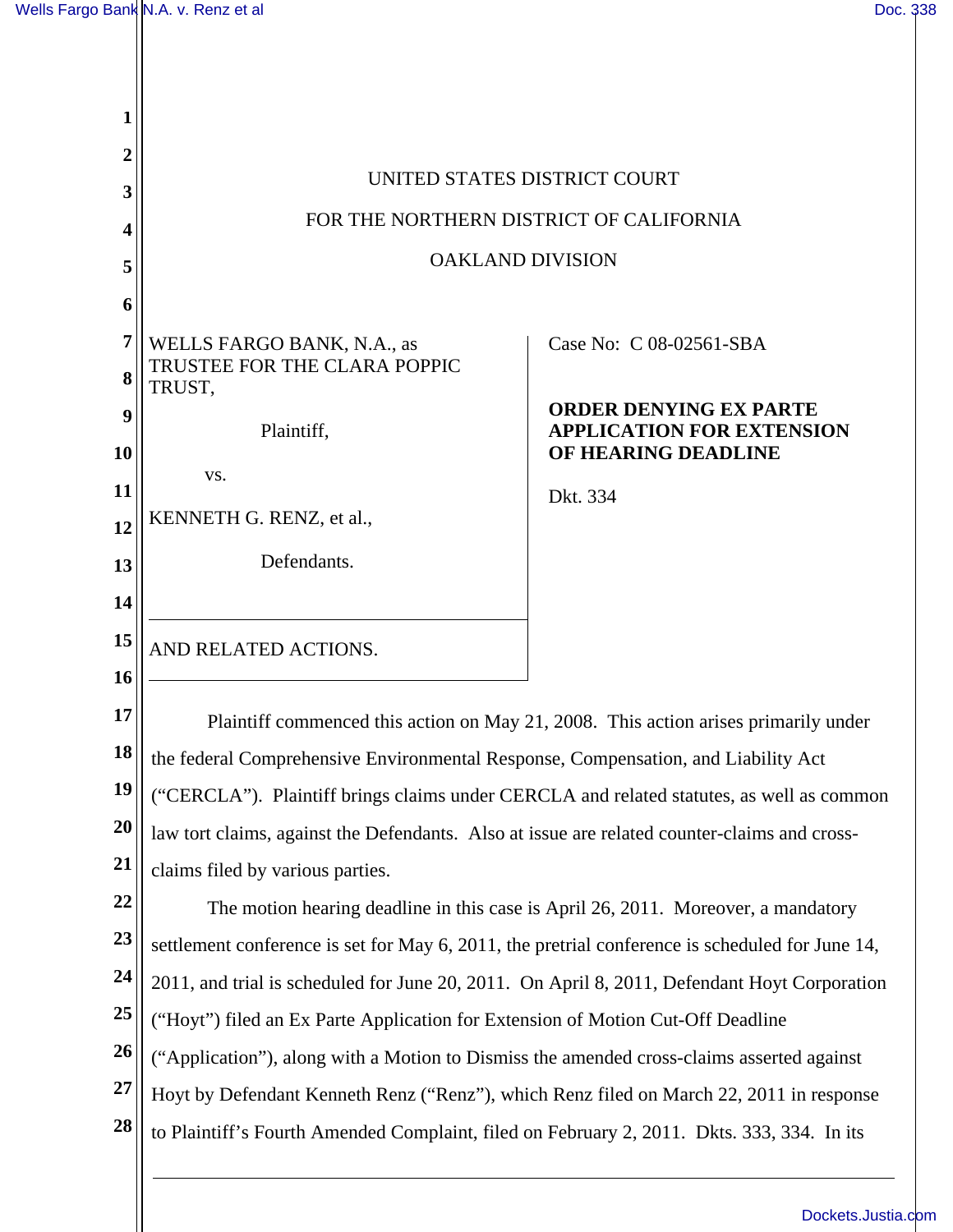**5** 

**6** 

**7** 

**8** 

**9** 

**10** 

**11** 

**12** 

Application, Hoyt seeks a hearing date after the April 26, 2011 motion hearing deadline for its Motion to Dismiss, as the first available hearing date on the Court's calendar is July 19, 2011.

The Court notes that this matter was originally scheduled for trial on January 10, 2011, and the original motion hearing deadline was September 14, 2010. See Dkt. 174. Subsequently, on April 27, 2010 the Court granted the parties' stipulated request to extend certain pretrial deadlines, continuing the fact discovery deadline to December 30, 2010 and the motion hearing deadline to March 15, 2011. Dkt. 251. The Court also continued the pretrial conference to June 14, 2011 and the trial date to June 20, 2011. Id.

On November 15, 2010, the Court granted the parties' further stipulated request to extend certain pretrial deadlines, continuing the expert discovery deadline to February 25, 2011 and the motion hearing deadline to April 26, 2011. Dkt. 270. One basis for the parties' request was that a brief continuance would "facilitate further settlement discussions." Id. at 2.

**13 14 15 16 17 18**  On December 28, 2010, the Court granted the parties' stipulated request for a further continuance of certain pretrial deadlines, continuing the fact discovery deadline to February 25, 2011, and continuing the deadline for exchange of rebuttal expert reports from January 7, 2011 to February 1, 2011. Dkt. 276. Again, the parties represented to the Court that a continuance would "facilitate further settlement discussions." Id. at 2. However, to date, this case has not settled.

**19 20 21 22 23 24 25 26 27 28**  As indicated, Renz filed his amended cross-claims on March 22, 2011, approximately one month before the motion hearing deadline of April 26, 2011, which has necessitated Hoyt's instant Application for an extension of the motion hearing deadline for its Motion to Dismiss. Given the multiple stipulated continuances already granted in this matter, and in view of the approaching pre-trial and trial dates, the Court finds that an additional extension of the motion hearing deadline is not appropriate. Moreover, the present urgency with respect to the motion hearing deadline is of the parties' own making, as Plaintiff did not file its Fourth Amended Complaint until February 2, 2011, and Renz did not file his amended cross-claims in response to the complaint until March 22, 2011. Therefore, the Court will schedule Hoyt's Motion to Dismiss for April 26, 2011, which is also the scheduled hearing date for other of the

- 2 -